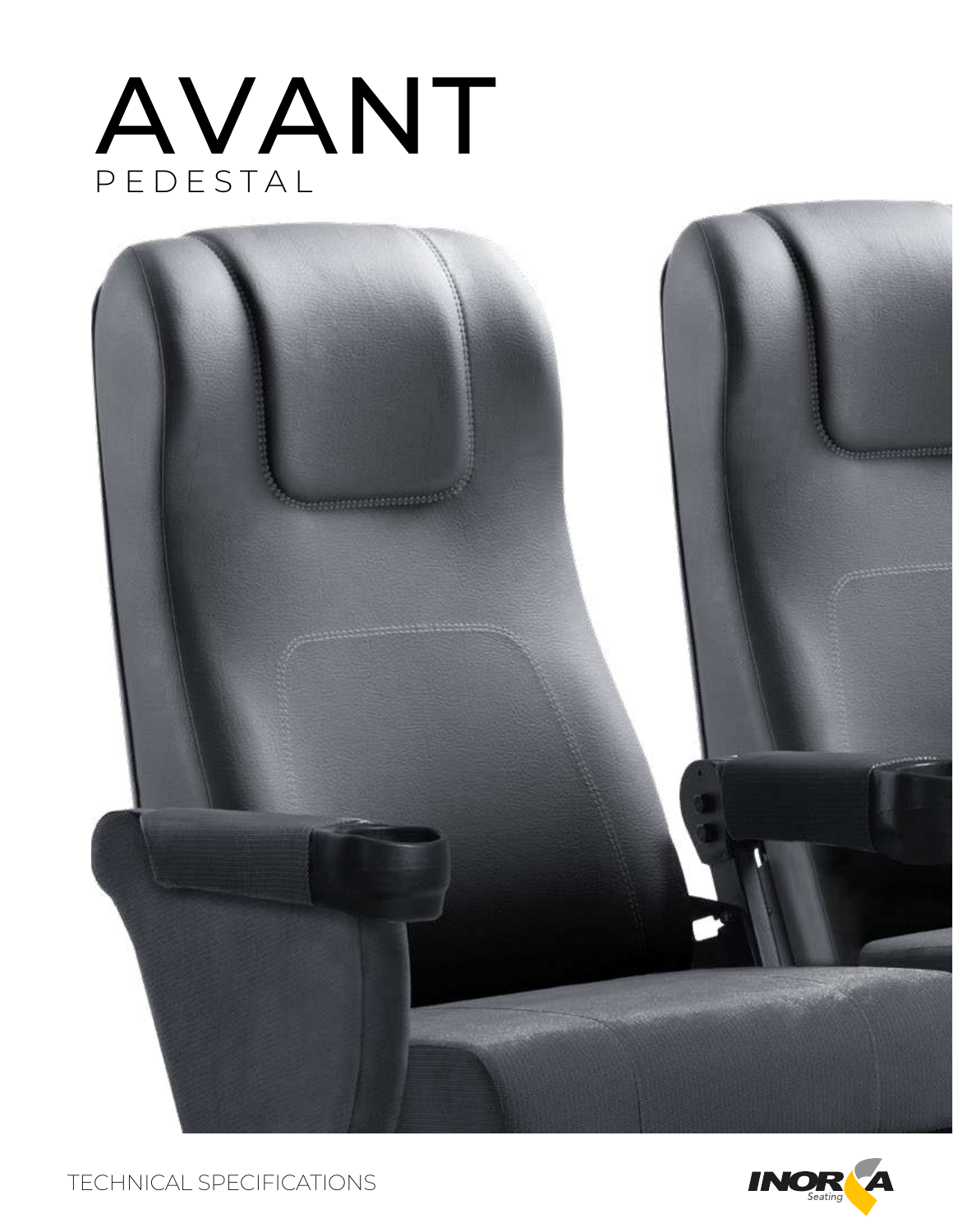# FEATURES AND BENEFITS

FIXED OR LOUNGER VERSION

For backrest recline

NO-SAG SPRINGS to reinforce lumbar support and bearing capacity of the cushion

**FI AMABILITY** Compliance with California Technical Bulletin 117 (TB 117) and Crib 5 on some upholstery references

#### MANUFACTURER WARRANTY

5 years for frame, 2 years for lounger mechanism, and 1 year for accessories.



**ACCESORIES** 



LUXURY UPHOLSTERY Replaceable upholstery, no staples or glue needed

**ACCESIBILITY** 2% of seats that comply with the ADA standard

ATTIC STOCK 2% critical components for on-site inventory

ANCHORING To footprint and counter footprint, to facilitate cleaning

DIMENSIONAL FLEXIBILITY 23"- 26" widths and 40" - 42.5 "height

## ACCESORIES

NUMBERING AND SIGNALING On plastic seat cover and at the end of the row

INTEGRATED CUPHOLDER Sized to accept standard cups and cans

UPHOLSTERED AND FOLDING ARM Upholstered insert for forearm comfort

and ADA access

#### 3D HEADREST EFFECT

A 3D headREST for added support and comfort, with an option of embroidered logos.

#### PRIVACY PANELS

Customized for social distancing purposes

#### DECORATIVE SEAMS

To give it a more luxurious appearance



| <b>AVANT</b><br><b>PEDESTAL</b> | Position 22°      |               |
|---------------------------------|-------------------|---------------|
| <b>ITEM</b>                     | <b>DIMENSIONS</b> |               |
|                                 | mm                | <b>Inches</b> |
| А                               | 1079              | 42.5          |
| в                               | 730               | 28.7          |
| C                               | 810               | 31.9          |
| D                               | 475               | 18.7          |
| E                               | 605               | 23.8          |
| F                               | 947               | 37.3          |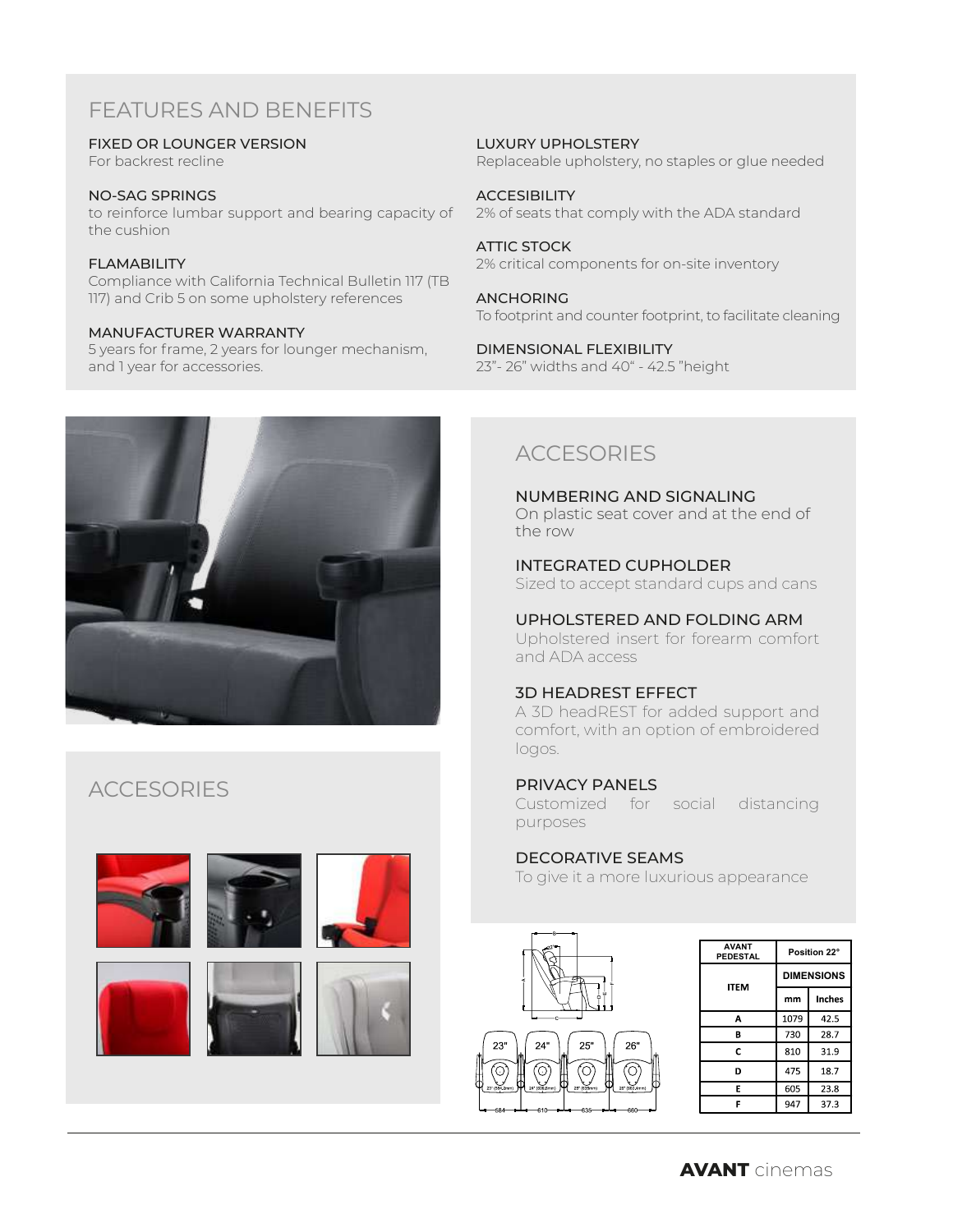## TECHNICAL SPECIFICATIONS

#### **STRUCTURE**

- Fixed backrest and seat, molded with cold-injected polyurethane.
- Structural frame in cold-rolled steel pipe caliber 18, ¾" and 1" diameter.
- Plastic arms with a built-in cupholder.
- Main pedestal stand in 4" x 4" caliber 16 pipe, assembled with MIG robotic welding.

• Anchor plates to floor or riser, die-cut on cold-rolled steel sheets caliber 7 with 4 punched holes for concrete fixing.

- Last row mounted to treads.
- Available widths: 23 a 26"

#### OPTIONAL EXTRAS

- Arm: Fixed / Upholstered
- 3d effect on backrest upholstery for some versions.
- Plastic or embroidered numbering on row or armchair.
- Embroidered logos
- Lighting at row ending for hall illumination
- Plastic-acoustic seat cover.
- Removable base for disabled people (Tread version)
- Linear installation on radius or inclinations
- Installation on rise

#### Warranty

• 5 years against manufacturing defects.

## MOLDED FOAM

STANDARD

Density *Back 40 - 45 Kg/m3 Cushion 45 - 50 Kg/m3*

Hardness *Back 3.4 - 4.4 Kg/f Cushion 3.9 - 4.3 Kg/f* LUXURY FIRM FOAM

Density *Back 40 - 45 Kg/m3 Cushion 45 - 50 Kg/m3*

Hardness *Back 3.6 - 4.6 Kg/f Cushion 3.9 - 4.9 Kg/f*